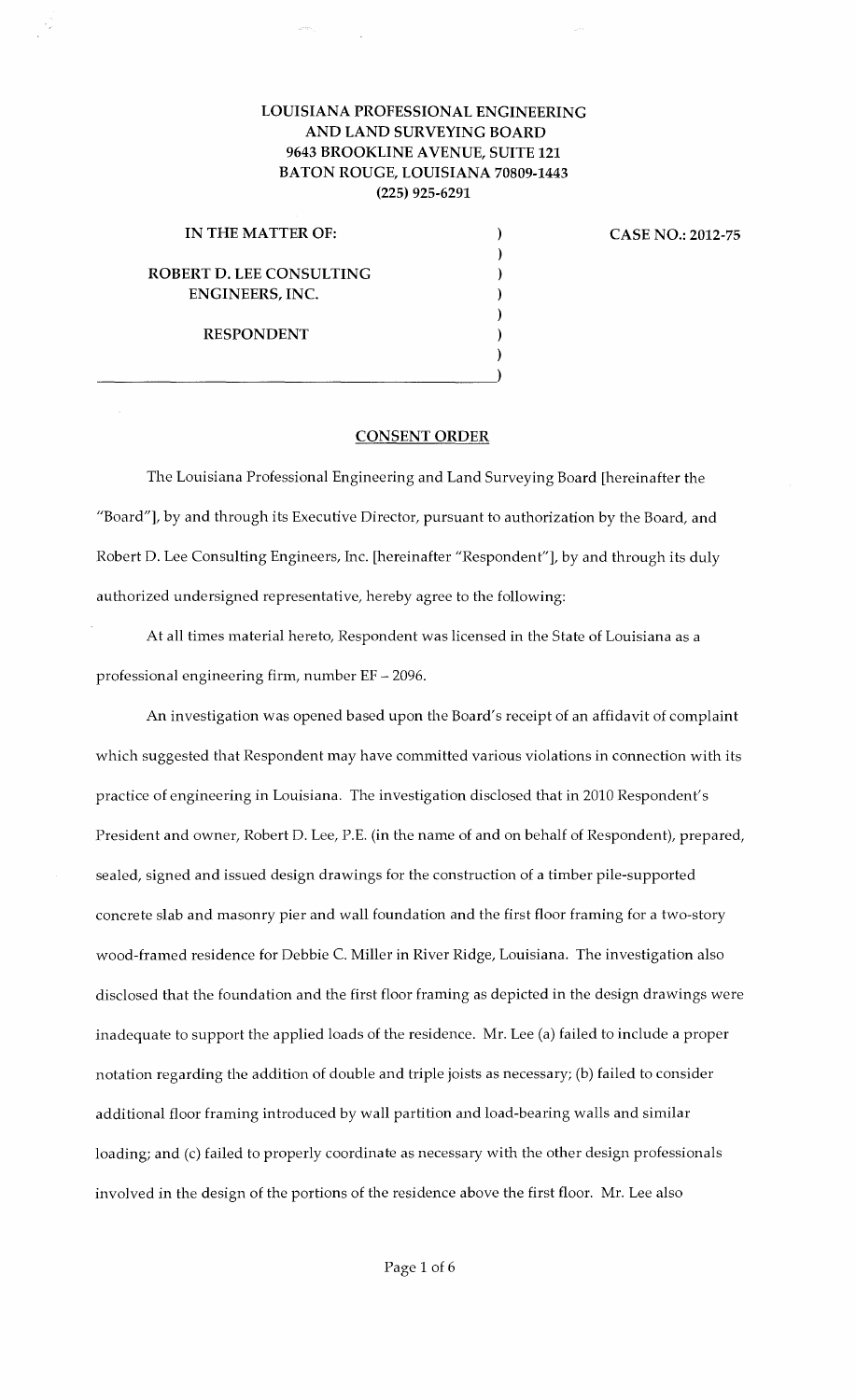included first floor joists which exceeded the maximum span lengths allowed by applicable building codes.

Additionally, the investigation disclosed that in 2011 Mr. Lee (in the name of and on behalf of Respondent) prepared, sealed, signed and issued a *"High Wind-Resistant Construction Certificate"* for the same residence which certified that he had personally inspected the construction of the entire structure upon completion of the framing stage and that it was in compliance with the applicable building code for 130-mph wind speeds. However, Mr. Lee had actually only inspected the foundation. Furthermore, the wind-resisting capabilities of the structure were not in compliance with the applicable building code requirements because (a) the connections between the rafters and the intermediate support walls and between the intermediate support walls and the underlying rafters were not adequate to transfer the required forces from wind uplift, (b) the connections between the rafters and the end support walls were not adequate to support wind uplift, (c) the connections between the rafter slope transitions were not adequate for wind uplift, (d) there were not adequate ties at the ridge to keep rafters from lifting up from the ridge plate, (e) the (gable) end walls were not adequately tied in or braced and (f) a number of load bearing walls did not appear to be properly supported for either the required gravity loads or wind uplift.

The investigation also disclosed that due to the above errors the residence required remedial repairs. Mr. Lee (in the name of and on behalf of Respondent) prepared and issued a remedial repair design drawing which he did not seal, sign or date. The remedial repairs resulted in the residence sustaining further damage, including cracking sheetrock, cracked granite countertops, cracking cabinets and cabinet molding, and separation of wood flooring.

La. R.S. 37:698(A)(2) prohibits gross negligence in the practice of engineering in Louisiana. La. R.S. 37:698(A)(13) prohibits licensees from knowingly making or signing false statements, certificates or affidavits in connection with the practice of engineering in Louisiana. La. R.S. 37:698(A)(6), *to wit* LAC Title 46:LXI§2503(C) requires licensees to approve and seal only those design documents which are safe for public health, property and welfare, which are complete and accurate, which are in conformity with accepted engineering standards or practice, and which conform to applicable laws and ordinances. La. R.S. 37:698(A)(6), *to wit* LAC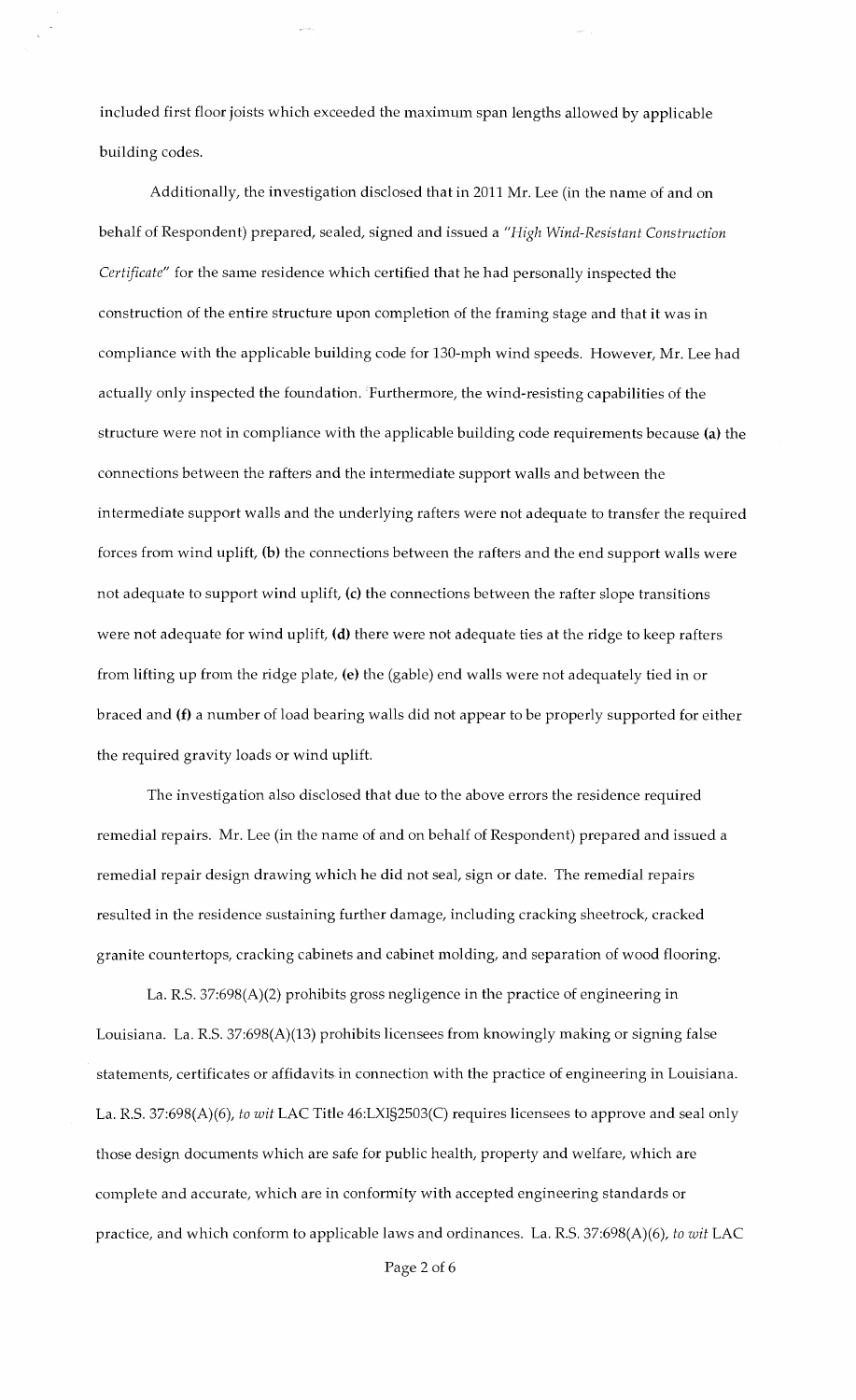Title 46:LXI§2701(A)(4)(a)(i), requires licensees to seal, sign and place the date of execution on all engineering documents that have been issued by the licensee to a client or any public or governmental agency as completed work. La. R.S. 37:698(H) permits the Board to take disciplinary action against persons who violate La. R.S. 37:698(A)(2) and (13) and 37: 698(A)(6), *to wit* LAC Title 46:LXI§2503(C) and §2701(A)(4)(a)(i), upon a finding of guilt following the preferral of charges, notice and hearing and a majority vote of its entire membership authorized to participate in the proceeding. La. R.S. 37:698(A)(2), (6) and (13), La. R.S. 37: 698(H), LAC Title 46:LXI§2503(C) and LAC Title 46:LXI§2701(A)(4)(a)(i) were in effect at all times material hereto.

It is undisputed that Respondent's President and owner (in the name of and on behalf of Respondent) (a) prepared, sealed, signed and issued design drawings for the construction of a residence in Louisiana which contained a number of material deficiencies, (b) prepared, sealed, signed and issued a *"High Wind-Resistant Construction Certificate"* for the same residence which contained a false statement and a number of material deficiencies and (c) prepared and issued a remedial repair design drawing for the same residence which was not sealed, signed or dated.

By letter dated August 22, 2012, the Board gave notice to Respondent that it was considering the preferral of charges against Respondent on the grounds that it may have violated (a) La. R.S. 37:698(A)(2), relative to gross negligence in the practice of engineering in Louisiana, (b) La. R.S. 37:698(A)(13), relative to knowingly making or signing false statements, certificates or affidavits in connection with the practice of engineering in Louisiana, (c) La. R.S. 37:698(A)(6), *to wit* LAC Title 46:LXI§2503(C), relative to approving and sealing only those design documents which are safe for public health, property and welfare, which are complete and accurate, which are in conformity with accepted engineering standards or practice, and which conform to applicable laws and ordinances and (d) La. R.S. 37:698(A)(6), *to wit* LAC Title 46:LXI §2701(A)(4)(a)(i), relative to sealing, signing and placing the date of execution on all engineering documents that have been issued by the licensee to a client or any public or governmental agency as completed work.

Wishing to dispense with the need for further disciplinary action and to conclude the instant proceeding without further delay and expense, for the purpose of this proceeding only, Respondent and the Board do hereby enter into this Consent Order, in which Respondent of its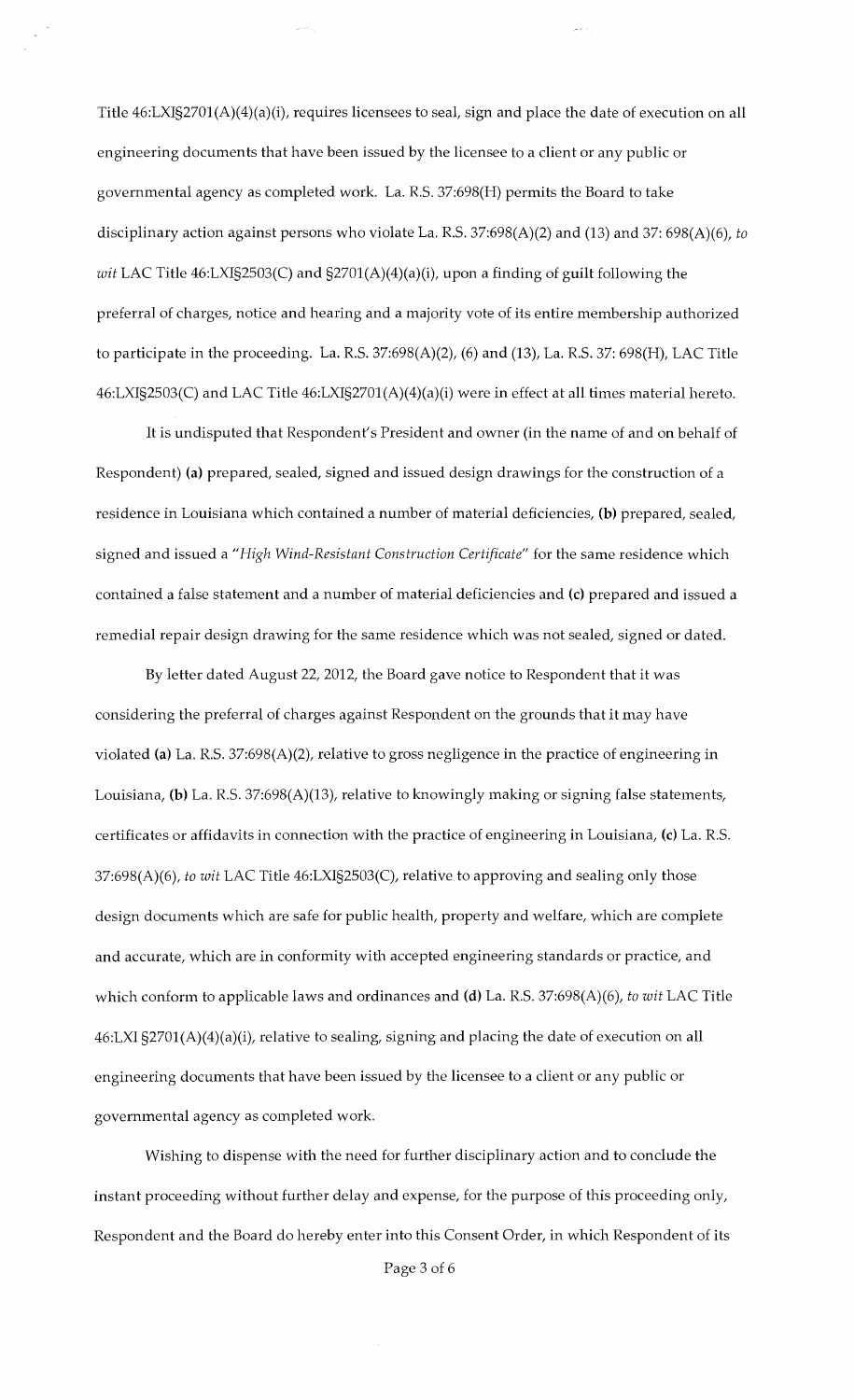own free will consents to the issuance of a Consent Order by the Board, wherein Respondent agrees to (a) pay a fine of three thousand five hundred (\$3,500.00) dollars, (b) pay administrative costs of one-thousand seven-hundred three and 78/100 (\$1,703.78) dollars, (c) have Robert D. Lee, P.E. pay to Debbie C. Miller one thousand five hundred (\$1,500.00) dollars as reimbursement of her homeowner's insurance deductible relating to her claim for damages to her residence and then provide to the Board satisfactory evidence of the payment, (d) have its supervising professional successfully complete the Board's online Louisiana Laws and Rules Quiz, (e) have its supervising professional successfully complete the Board's online Louisiana Professionalism and Ethics Quiz, (f) appear before a complaint review committee of the Board on a date, time and place of the committee's choosing to discuss the particulars of the violations referenced in this Consent Order, and (g) the publication of this Consent Order on the Board's website and a summary of this matter in the Board's official journal, the Louisiana Engineer and Surveyor Journal, and the reporting of this matter to the National Council of Examiners for Engineering and Surveying (NCEES), identifying Respondent by name.

Respondent admits to violations of the referenced laws and/or rules regarding the practice of engineering in Louisiana. Respondent acknowledges awareness of said laws and/or rules and states that it will comply with all applicable laws and rules henceforth. Respondent has been advised of its right to be represented by counsel before the Board and/or to appear at any hearing personally or by counsel and present witnesses and evidence in its own behalf, and it hereby waives this right and its right to appeal; and it states affirmatively that it has been afforded all administrative remedies due it under the law. Respondent further acknowledges awareness of the fact that the signed original of this Consent Order will remain in the custody of the Board as a public record and will be made available for public inspection and copying upon request.

Therefore, in consideration of the foregoing and by signing this Consent Order, Respondent does hereby waive its right to a hearing before the Board, to the presenting of evidence and witnesses in its behalf, to Findings of Fact and Conclusions of Law in this case, and to judicial review of this Consent Order.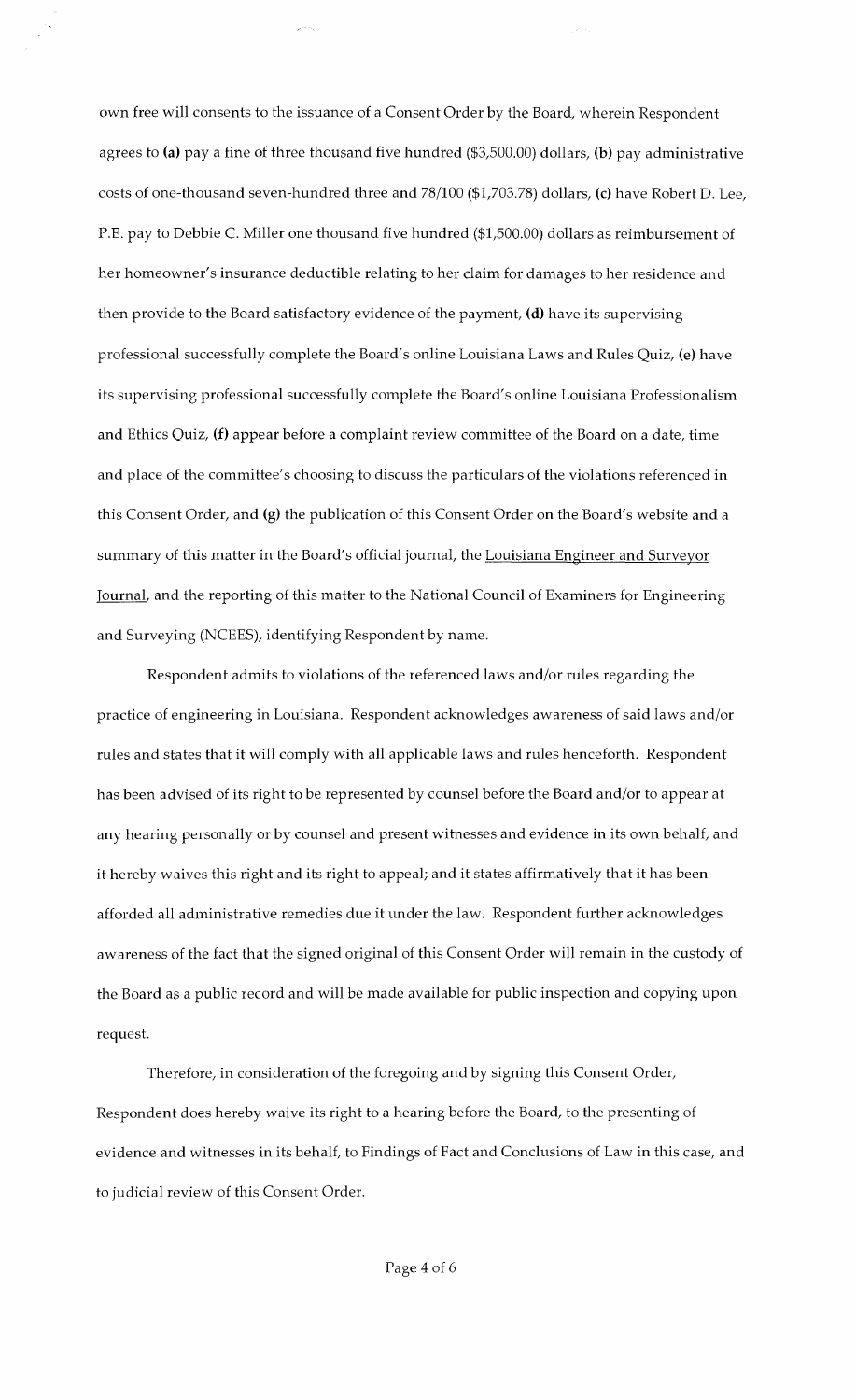Respondent hereby represents (a) that it fully understands the meaning and intent of this Consent Order, including but not limited to its final and binding effect, (b) that it has voluntarily entered into this Consent Order and that no other promise or agreement of any kind has been made to or with it by any person whatsoever to cause the execution of this instrument and  $(c)$ that the sanctions set forth in this Consent Order do not prevent the Board from taking further disciplinary or enforcement action against Respondent on matters not specifically addressed in this Consent Order.

WHEREFORE, the Louisiana Professional Engineering and Land Surveying Board and Respondent agree that:

1. Respondent shall pay a fine of three thousand five hundred (\$3,500.00) dollars, which shall be tendered to the Board by certified check payable to the Board, due upon the signing of this Consent Order; and

2. Respondent shall pay administrative costs of one-thousand seven-hundred three and 78/100 (\$1,703.78) dollars, which shall be tendered to the Board by certified check payable to the Board, due upon the signing of this Consent Order; and

3. Respondent shall have Robert D. Lee, P.E. pay to Debbie C. Miller one thousand five hundred (\$1,500.00) dollars as reimbursement of her homeowner's insurance deductible relating to her claim for damages to her residence, which shall be tendered to Ms. Miller by certified check payable to Ms. Miller, and then provide to the Board satisfactory evidence of the payment within sixty (60) days of the effective date of this Consent Order; and

4. Respondent shall have its supervising professional successfully complete the Board's online Louisiana Laws and Rules Quiz with a score of 90% or higher and return it to the Board within sixty (60) days of the effective date of this Consent Order; and

5. Respondent shall have its supervising professional successfully complete the Board's online Louisiana Professionalism and Ethics Quiz with a score of 90% or higher and return it to the Board within sixty (60) days of the effective date of this Consent Order; and

6. Respondent shall, within sixty (60) days of the effective date of this Consent Order, appear before a complaint review committee of the Board on a date, time and place of the